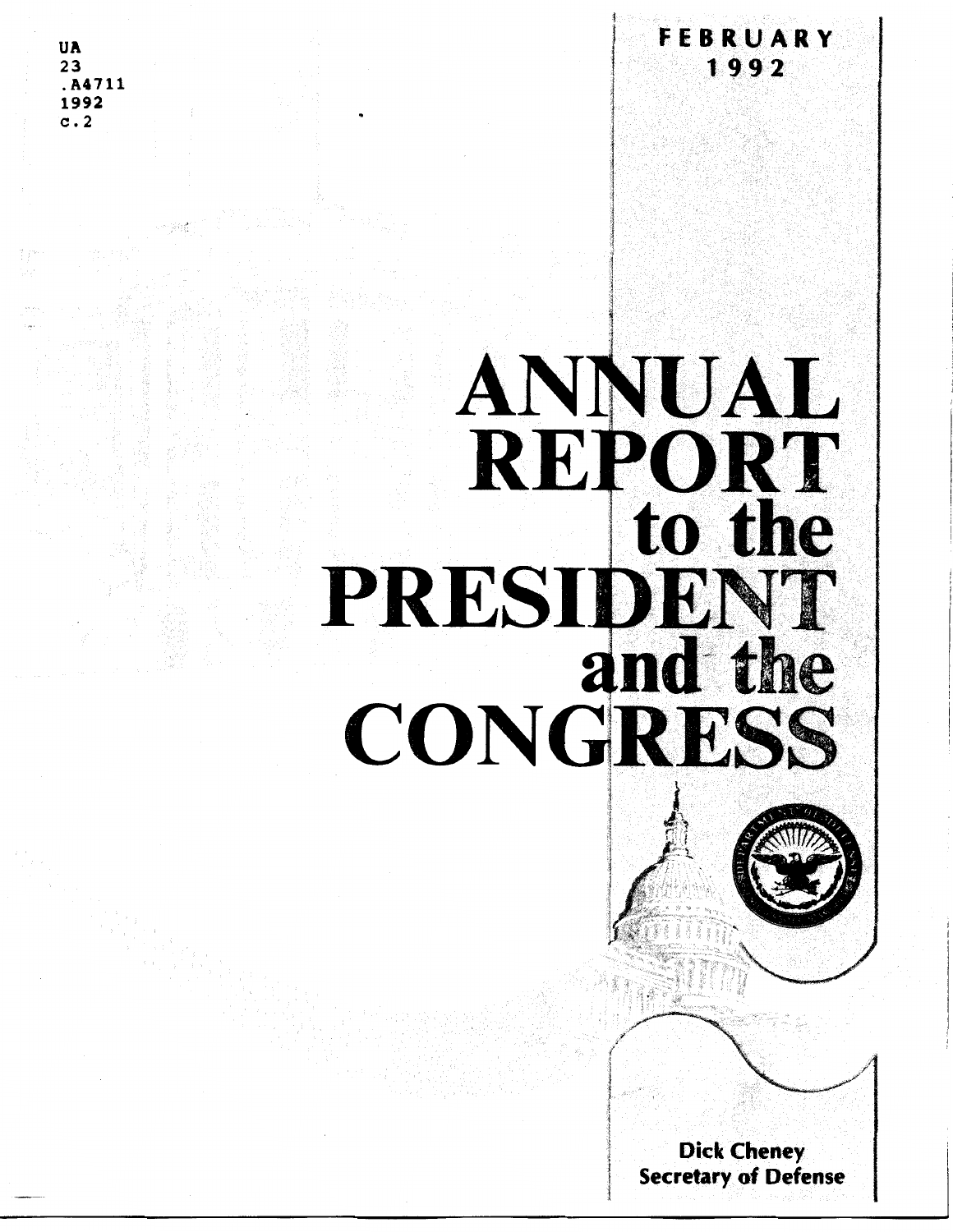may not always be as accessible as they were in the Persian Gulf, and the United States could well have to rely on carriers to project the bulk of tactical air power in some future contingencies. Thus, while the Department will reduce the aircraft carrier force to 13 carriers by the end of FY 1997, it will continue to take steps to improve the power projection capabilities that the force provides.

Complementing aircraft carriers in the power projection role are MEFs. Marine amphibious assault forces are an integral part of naval power projection forces. They provide an important sea-based capability for responding to contingencies and for augmenting naval battle groups in combined arms operations. While upcoming retirements of older amphibious ships will reduce lift capability to 2.5 MEBs, the Department will continue procurement of selected assault ships in order to maintain a 2.5-MEB lift capability into the next century. These ships will support forward deployments of amphibious ready groups/Marine expeditionary units for crisis response and humanitarian and special operations, sustaining these unique capabilities as an integral part of naval power projection forces.

Surface combatants can project significant power with Tomahawk cruise missiles, providing a versatile supplement to carrier air wings and amphibious forces. Equipped with a vast array of defensive systems, modern surface combatants also protect aircraft carriers and amphibious and support ships from air and submarine threats. The vital DDG-51 program will provide highly capable surface combatants to meet near-term mission requirements.

The attack submarine force will be reduced by 15 percent by 1997. This reduction can be safely accomplished because of the dramatic changes that have taken piace in the Soviet threat and world situation. As part of our response to these changes, the SSN-21 Seawolf program has been canceled. The lead ship, SSN-21, is now under construction. Not withstanding the decision to terminate the program, the Department's intent is to complete this ship. The contract for the second ship is currently the subject of litigation. Recoverable funds for this unit and a third FY 1992 ship will be included as a rescission proposal in the amended FY 1993 budget. In the near term, the nuclear submarine industrial base will be maintained at a reduced level by completing the SSN-688-class and Trident submarines already under construction, and through refueling and overhauling

-

existing submarines. The United States must maintain the capability to carry out antisubmarine warfare (ASW), strike warfare, mining, and special operations in the context of future threats and contingencies. Accordingly, the Department is looking at options for a new lower-cost attack submarine that could provide these capabilities, in light of other forces that will be available. Plans for specific new systems have not yet been fully defined, however.

Of all the lessons learned in Operation DESERT STORM, the most important for naval forces may have been in the area of mine countermeasures. The employment of amphibious forces in future operations may well depend on the adoption of more effective countermeasures against enemy mines, including shallow-water mines. This remains a major concern for the Department. The FY 1993 defense program continues procurement of glass-reinforced plastic (GRP) coastal mine hunters (MHCs). The value of these ships was amply demonstrated in the Persian Gulf, where the greater magnetic signatures of current U.S. wooden ships made them less effective in mine clearance operations than their European counterparts. The signature of the new MHC-class ships is expected to be comparable to that of the vessels employed by our Coalition partners. The Navy also is investigating the feasibility of lowering the magnetic signature of its new MCM-1 mine countermeasures ships, the first of which was employed in Operation DESERT STORM.

Based on needs identified in reviewing Operation DESERT SHIELD/STORM, the Navy and Marine Corps have begun a program to examine technologies and provide countermeasures against the full range of naval mines. Further improvements in mine warfare will come through the consolidation of command structures, acquisition of improved systems, and the adoption of more rigorous training programs.

## **Freedom of Navigation Operational Assertions**

The President's United States Oceans Policy Statement of March 10, 1983, states "The United States will exercise and assert its navigation and overflight rights and freedoms in a worldwide basis in a manner that is consistent with the balance of interests reflected in the 1982 Law of the Sea Convention. The United States will not, however, acquiesce in unilateral acts of other states designed to restrict the rights and freedoms of the international community in  $\frac{1}{3}$ 

 $\frac{1}{2}$ 

Ť

 $\frac{1}{2}$ 

i.<br>1. 1. j

k.,